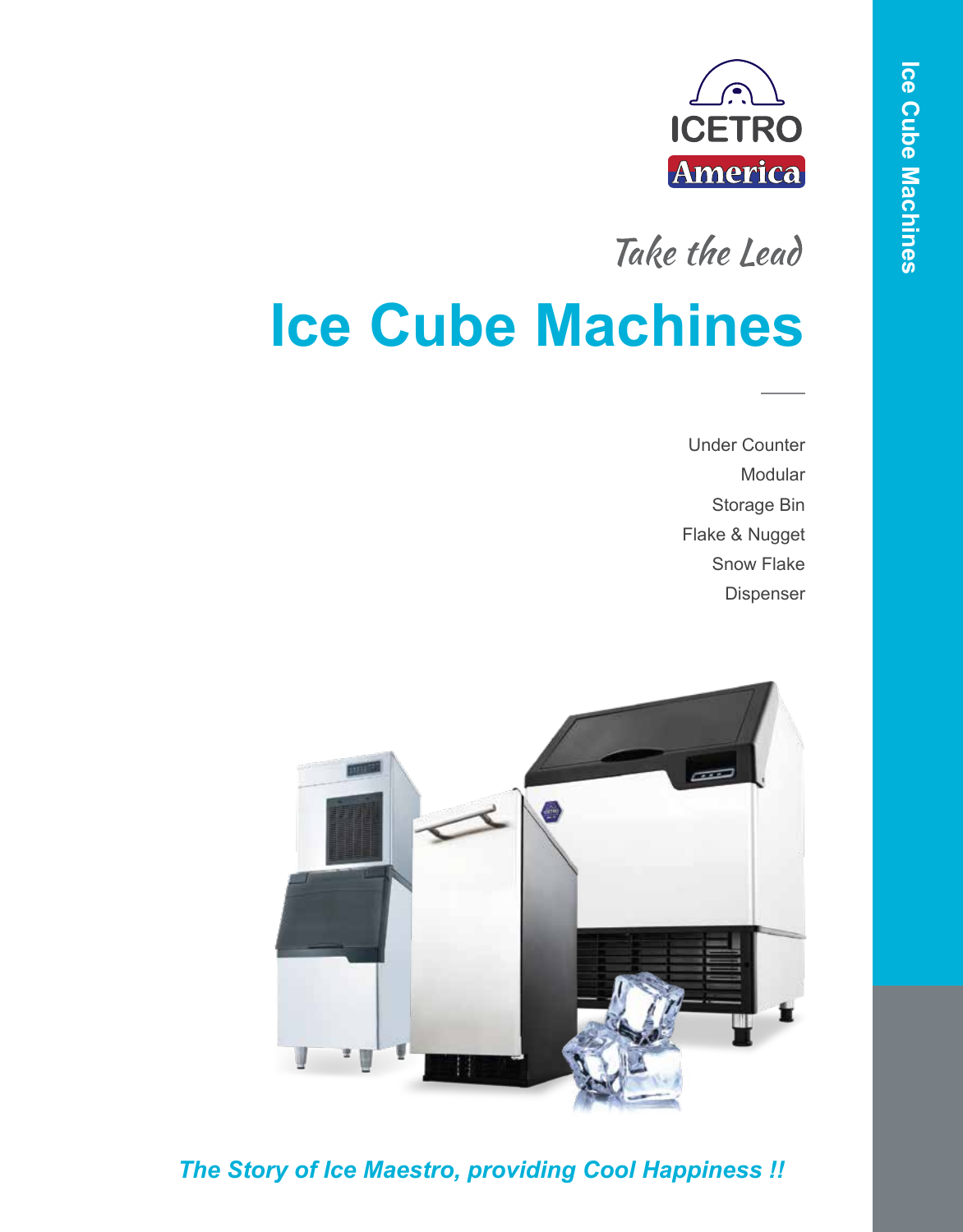### UNDER COUNTER /Self-Contained



ICE SHAPE

GOURMET Air / Water 90°F / 70°F

48 lbs

ICE SHAPE

CUBE Air / Water 90°F / 70°F

74 lbs

60 lbs

105 lbs

Air / Water 70°F / 50°F

112

WEIGHT (NET)

104 Air / Water 70°F / 50°F







#### WC-0070

WU-0100

MODEL

 $IU-0070-AB$  26 15 x 26 x 34

CONDENSER ELECTRICAL | kWh / 100 lbs ice

STORAGE CAPACITY | DIMENSION (WxDxH)

Air Cooled 115 V/60 Hz/1 Ph 11.12

WU-0100-AC 27 21 x 23 x 34

CONDENSER ELECTRICAL | kWh / 100 lbs ice

STORAGE CAPACITY  $\mid$  DIMENSION (WxDxH)

Air Cooled 115 V/60 Hz/1 Ph 9.39

MODEL

IU-0070

| <b>MODEL</b>     | STORAGE CAPACITY  | DIMENSION (WxDxH)        | <b>WEIGHT (NET)</b>                            | <b>ICE SHAPE</b>                                |
|------------------|-------------------|--------------------------|------------------------------------------------|-------------------------------------------------|
|                  | <b>lbs</b>        | inch                     | lbs                                            |                                                 |
| WC-0070-AB       | 29                | $16 \times 18 \times 31$ | 85                                             | <b>GOURMET</b>                                  |
| <b>CONDENSER</b> | <b>ELECTRICAL</b> | $kWh / 100$ lbs ice      | Air / Water<br>$70^{\circ}$ F / $50^{\circ}$ F | Air / Water<br>$90^{\circ}$ F / 70 $^{\circ}$ F |
| Air Cooled       | 115 V/60 Hz/1 Ph  | 11.21                    | 70 lbs                                         | 57.32 lbs                                       |





### IU-0170 / 0220

| <b>MODEL</b>      | <b>STORAGE CAPACITY</b> | DIMENSION (WxDxH)   | <b>WEIGHT(NET)</b>                             | <b>ICE SHAPE</b>                                |
|-------------------|-------------------------|---------------------|------------------------------------------------|-------------------------------------------------|
|                   | lbs                     | <i>inch</i>         | <b>lbs</b>                                     |                                                 |
| IU-0170 / 0220-AC | 77                      | 26 x 28 x 38        | 148 / 154                                      | <b>CUBE</b>                                     |
| IU-0170 / 0220-AH |                         |                     |                                                | <b>HALF CUBE</b>                                |
| <b>CONDENSER</b>  | <b>ELECTRICAL</b>       | $kWh / 100$ lbs ice | Air / Water<br>$70^{\circ}$ F / $50^{\circ}$ F | Air / Water<br>$90^{\circ}$ F / 70 $^{\circ}$ F |
| Air Cooled        | 115 V/60 Hz/1 Ph        | 8.55                | $175$ lbs                                      | $140$ lbs                                       |
|                   |                         | $202$ lbs           | $150$ lbs                                      |                                                 |



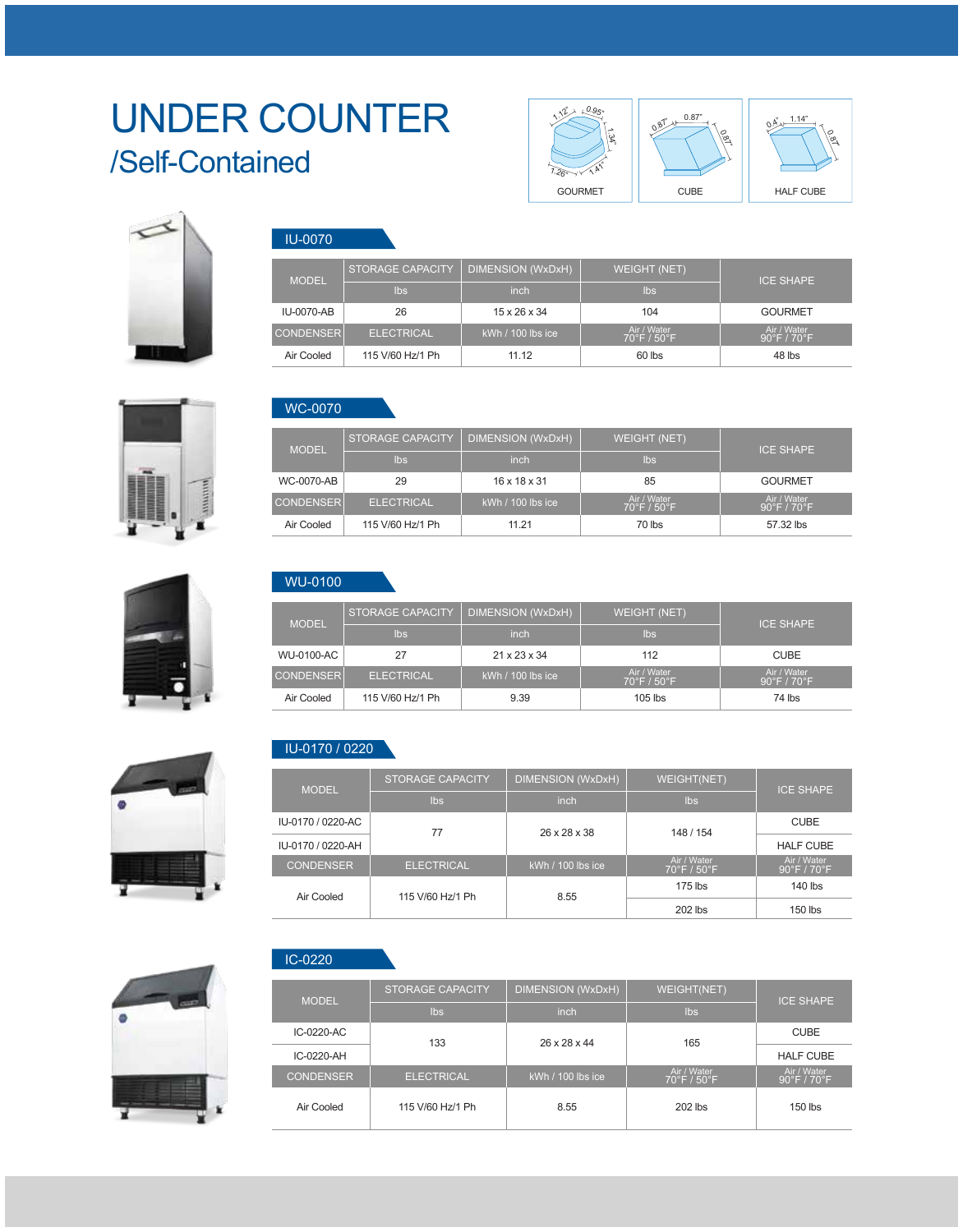## MODULAR s





| WM-0460-22       |                         |                     |                                                |                                                 |
|------------------|-------------------------|---------------------|------------------------------------------------|-------------------------------------------------|
| <b>MODEL</b>     | <b>STORAGE CAPACITY</b> | DIMENSION (WxDxH)   | WEIGHT(NET)                                    | <b>ICE SHAPE</b>                                |
|                  | <b>lbs</b>              | inch                | <b>lbs</b>                                     |                                                 |
| WM-0460-AC-22    | Storage Bin Option      | 22x24x22            | 155                                            | <b>CUBE</b>                                     |
| WM-0460-AH-22    | IB-026-22               |                     |                                                | <b>HALF CUBE</b>                                |
| <b>CONDENSER</b> | <b>ELECTRICAL</b>       | $KWh / 100$ lbs ice | Air / Water<br>$70^{\circ}$ F / $50^{\circ}$ F | Air / Water<br>$90^{\circ}$ F / 70 $^{\circ}$ F |
| Air Cooled       | 115 V/60 Hz/1 Ph        | 6.03                | 436 lbs                                        | 311 lbs                                         |



| <b>MODEL</b>     | <b>STORAGE CAPACITY</b> | DIMENSION (WxDxH)        | <b>WEIGHT(NET)</b>                             | <b>ICE SHAPE</b>                                |
|------------------|-------------------------|--------------------------|------------------------------------------------|-------------------------------------------------|
|                  | <b>lbs</b>              | inch                     | Ibs                                            |                                                 |
| WM-0460-AC       | Storage Bin Option      | $30 \times 24 \times 23$ | 141                                            | <b>CUBE</b>                                     |
| WM-0460-AH       | IB-033 / IB-044         |                          |                                                | <b>HALF CUBE</b>                                |
| <b>CONDENSER</b> | <b>ELECTRICAL</b>       | $kWh / 100$ lbs ice      | Air / Water<br>$70^{\circ}$ F / $50^{\circ}$ F | Air / Water<br>$90^{\circ}$ F / 70 $^{\circ}$ F |
| Air Cooled       | 115 V/60 Hz/1 Ph        | 6.34                     | 446 lbs                                        | 333 lbs                                         |



WM-0460

| <b>MODEL</b>      | <b>STORAGE CAPACITY</b> | <b>DIMENSION (WxDxH)</b> | WEIGHT(NET)                                    | <b>ICE SHAPE</b>                                |
|-------------------|-------------------------|--------------------------|------------------------------------------------|-------------------------------------------------|
|                   | lbs                     | inch                     | lbs                                            |                                                 |
| <b>WM-0680-AC</b> | Storage Bin Option      | $30 \times 24 \times 23$ | 185                                            | <b>CUBE</b>                                     |
| WM-0680-AH        | IB-033 / IB-044         |                          |                                                | <b>HALF CUBE</b>                                |
| <b>CONDENSER</b>  | <b>ELECTRICAL</b>       | $KWh / 100$ lbs ice      | Air / Water<br>$70^{\circ}$ F / $50^{\circ}$ F | Air / Water<br>$90^{\circ}$ F / 70 $^{\circ}$ F |
| Air Cooled        | 208~230 V/60 Hz/1 Ph    | 5.83                     | 666 lbs                                        | 486 lbs                                         |



### WM-1100

| <b>MODEL</b>     | <b>STORAGE CAPACITY</b> | DIMENSION (WxDxH)        | WEIGHT(NET)                                    | <b>ICE SHAPE</b>                                |
|------------------|-------------------------|--------------------------|------------------------------------------------|-------------------------------------------------|
|                  | lbs                     | inch                     | <b>lbs</b>                                     |                                                 |
| WM-1100-AC       | Storage Bin Option      | $30 \times 25 \times 30$ | 243                                            | <b>CUBE</b>                                     |
| WM-1100-AH       | $IB-044$                |                          |                                                | <b>HALF CUBE</b>                                |
| <b>CONDENSER</b> | <b>ELECTRICAL</b>       | $kWh / 100$ lbs ice      | Air / Water<br>$70^{\circ}$ F / $50^{\circ}$ F | Air / Water<br>$90^{\circ}$ F / 70 $^{\circ}$ F |
| Air Cooled       | 208~230 V/60 Hz/1 Ph    | 5.11                     | 1082 lbs                                       | 772 lbs                                         |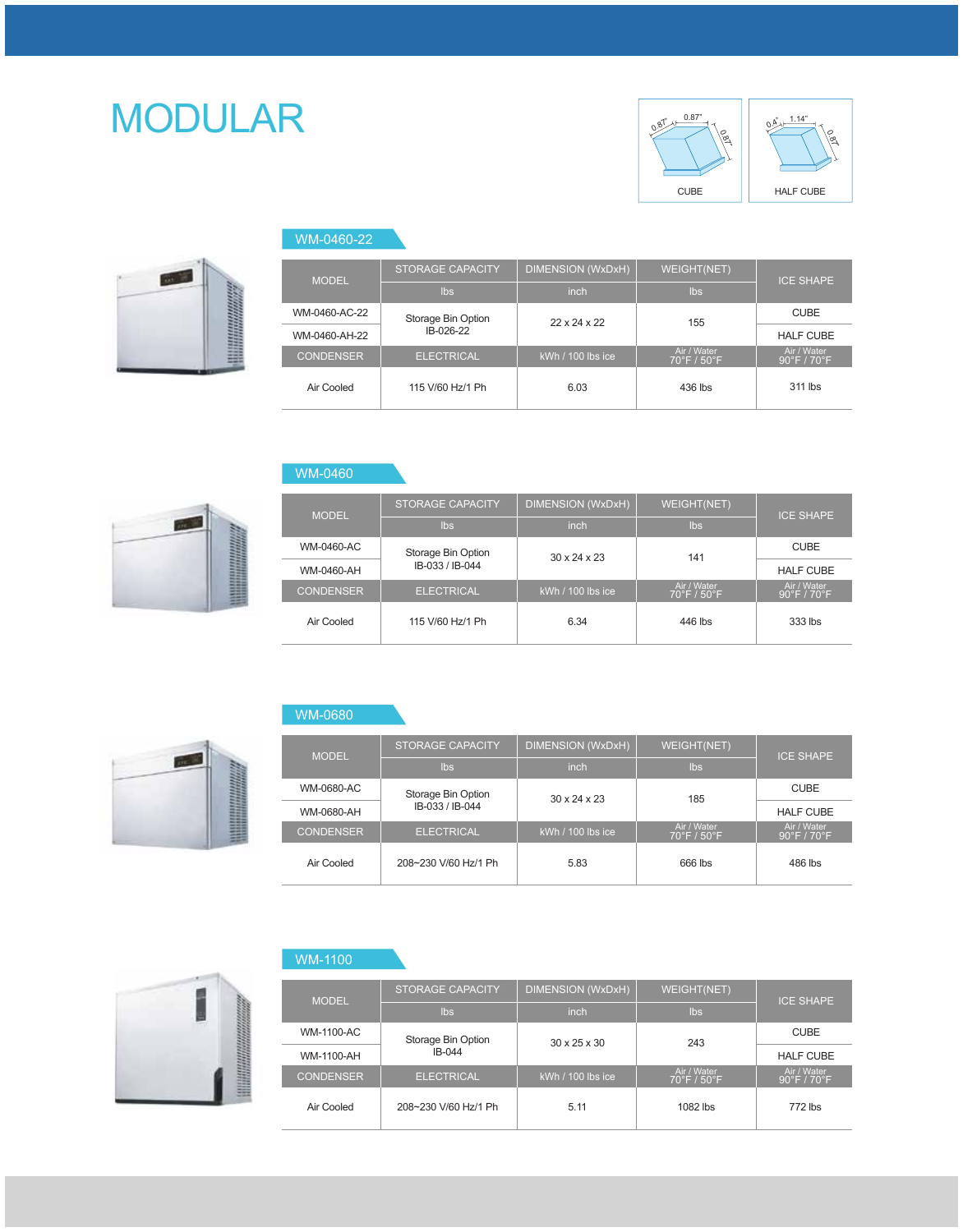### MODULAR SERVICE SUPER







| IM-0350-22 |  |
|------------|--|
|            |  |

| <b>MODEL</b>     | <b>STORAGE CAPACITY</b> | <b>DIMENSION (WxDxH)</b> | <b>WEIGHT (NET)</b>                            | <b>ICE SHAPE</b>                                |
|------------------|-------------------------|--------------------------|------------------------------------------------|-------------------------------------------------|
|                  | lbs                     | inch                     | <b>lbs</b>                                     |                                                 |
| IM-0350-AC-22    | Storage Bin Option      | 22 x 24.8 x 22.6         | 138.9                                          | <b>CUBE</b>                                     |
| IM-0350-AH-22    | IB-026-22               |                          |                                                | <b>HALF CUBE</b>                                |
| <b>CONDENSER</b> | <b>ELECTRICAL</b>       | kWh / 100 lbs ice        | Air / Water<br>$70^{\circ}$ F / $50^{\circ}$ F | Air / Water<br>$90^{\circ}$ F / 70 $^{\circ}$ F |
| Air Cooled       | 115 V/60 Hz/1 Ph        | 6.27                     | 394 lbs                                        | 311 lbs                                         |

IM-0350

| <b>MODEL</b>     | <b>STORAGE CAPACITY</b> | DIMENSION (WxDxH)            | <b>WEIGHT (NET)</b>                            | <b>ICE SHAPE</b>                                |
|------------------|-------------------------|------------------------------|------------------------------------------------|-------------------------------------------------|
|                  | $\mathsf{lbs}$          | inch                         | Ibs                                            |                                                 |
| IM-0350-AC       | Storage Bin Option      | $30 \times 24.8 \times 22.6$ | 152.1                                          | <b>CUBE</b>                                     |
| IM-0350-AH       | IB-033 / IB-044         |                              |                                                | <b>HALF CUBE</b>                                |
| <b>CONDENSER</b> | <b>ELECTRICAL</b>       | $KWh / 100$ lbs ice          | Air / Water<br>$70^{\circ}$ F / $50^{\circ}$ F | Air / Water<br>$90^{\circ}$ F / 70 $^{\circ}$ F |
| Air Cooled       | 115 V/60 Hz/1 Ph        | 6.25                         | 367 lbs                                        | 292 lbs                                         |



**NEW**

**TLM** 

### IM-0460-22

| <b>MODEL</b>     | <b>STORAGE CAPACITY</b>     | DIMENSION (WxDxH)            | <b>WEIGHT (NET)</b>                            | <b>ICE SHAPE</b>                                |
|------------------|-----------------------------|------------------------------|------------------------------------------------|-------------------------------------------------|
|                  | lbs                         | inch                         | lbs                                            |                                                 |
| IM-0460-AC-22    | Storage Bin Option          | $22 \times 24.8 \times 22.6$ | 143.3                                          | <b>CUBE</b>                                     |
| IM-0460-AH-22    | IB-026-22 / IB-033 / IB-044 |                              |                                                | <b>HALF CUBE</b>                                |
| <b>CONDENSER</b> | <b>ELECTRICAL</b>           | $KWh / 100$ lbs ice          | Air / Water<br>$70^{\circ}$ F / $50^{\circ}$ F | Air / Water<br>$90^{\circ}$ F / 70 $^{\circ}$ F |
| Air Cooled       | 115 V/60 Hz/1 Ph            | 6.21                         | 443 lbs                                        | 327 lbs                                         |



| <b>MODEL</b>     | <b>STORAGE CAPACITY</b> | <b>DIMENSION (WxDxH)</b>     | <b>WEIGHT (NET)</b>                            | <b>ICE SHAPE</b>                                |  |
|------------------|-------------------------|------------------------------|------------------------------------------------|-------------------------------------------------|--|
|                  | $\mathsf{lbs}$          | inch                         | Ibs                                            |                                                 |  |
| IM-0460-AC       | Storage Bin Option      | $30 \times 24.8 \times 22.6$ | 162.3                                          | <b>CUBE</b>                                     |  |
| IM-0460-AH       | IB-033 / IB-044         |                              |                                                | <b>HALF CUBE</b>                                |  |
| <b>CONDENSER</b> | <b>ELECTRICAL</b>       | $kWh / 100$ lbs ice          | Air / Water<br>$70^{\circ}$ F / $50^{\circ}$ F | Air / Water<br>$90^{\circ}$ F / 70 $^{\circ}$ F |  |
| Air Cooled       | 115 V/60 Hz/1 Ph        | 5.43                         | 465 lbs                                        | 364 lbs                                         |  |



#### IM-0550-22

| <b>MODEL</b>     | <b>STORAGE CAPACITY</b>     | DIMENSION (WxDxH)            | <b>WEIGHT (NET)</b>                             | <b>ICE SHAPE</b>             |  |
|------------------|-----------------------------|------------------------------|-------------------------------------------------|------------------------------|--|
|                  | lbs                         | inch                         | lbs                                             |                              |  |
| IM-0550-AC-22    | Storage Bin Option          | $22 \times 24.8 \times 22.6$ | 143.3                                           | <b>CUBE</b>                  |  |
| IM-0550-AH-22    | IB-026-22 / IB-033 / IB-044 |                              |                                                 | <b>HALF CUBE</b>             |  |
| <b>CONDENSER</b> | <b>ELECTRICAL</b>           | $kWh / 100$ lbs ice          | Air / Water<br>$70^{\circ}$ F / 50 $^{\circ}$ F | Air / Water<br>⊦90°F / 70°F' |  |
| Air Cooled       | 115 V/60 Hz/1 Ph            | 6.08                         | 508 lbs                                         | 383 lbs                      |  |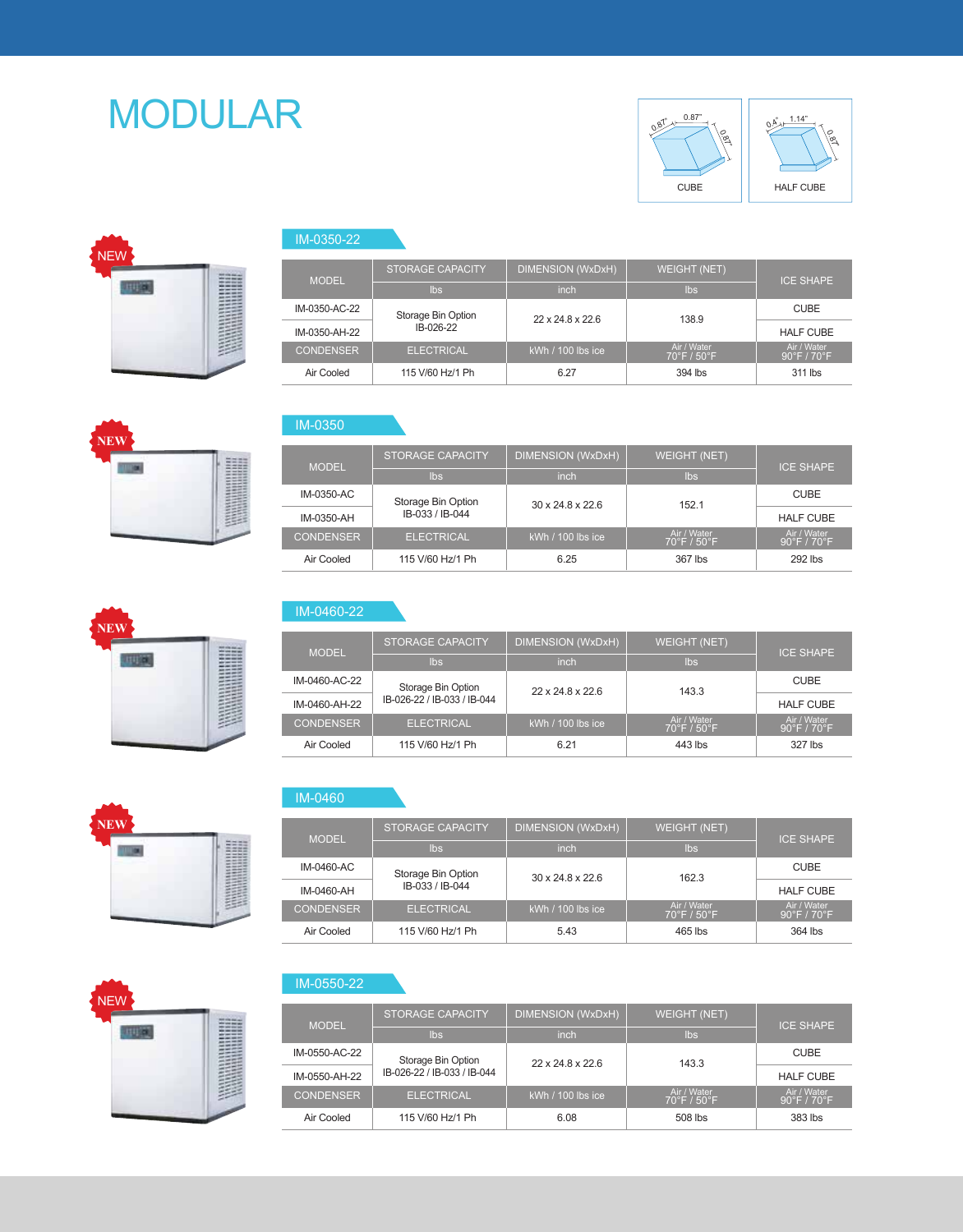### MODULAR RESERVE THE SET





| <b>MODEL</b>     | <b>STORAGE CAPACITY</b> | DIMENSION (WxDxH)            | <b>WEIGHT (NET)</b>                            | <b>ICE SHAPE</b>                                |  |
|------------------|-------------------------|------------------------------|------------------------------------------------|-------------------------------------------------|--|
|                  | lbs                     | inch                         | Ibs                                            |                                                 |  |
| IM-0550-AC       | Storage Bin Option      | $30 \times 24.8 \times 22.6$ | 162.3                                          | <b>CUBE</b>                                     |  |
| IM-0550-AH       | IB-033 / IB-044         |                              |                                                | <b>HALF CUBE</b>                                |  |
| <b>CONDENSER</b> | <b>ELECTRICAL</b>       | $kWh / 100$ lbs ice          | Air / Water<br>$70^{\circ}$ F / $50^{\circ}$ F | Air / Water<br>$90^{\circ}$ F / 70 $^{\circ}$ F |  |
| Air Cooled       | 115 V/60 Hz/1 Ph        | 5.91                         | 551 lbs                                        | 399 lbs                                         |  |



#### IM-0680

IM-0550

| <b>MODEL</b>     | <b>STORAGE CAPACITY</b> | <b>DIMENSION (WxDxH)</b>     | <b>WEIGHT (NET)</b>                            | <b>ICE SHAPE</b>           |  |
|------------------|-------------------------|------------------------------|------------------------------------------------|----------------------------|--|
|                  | lbs                     | inch                         | lbs.                                           |                            |  |
| IM-0680-AC       | Storage Bin Option      | $30 \times 24.8 \times 22.6$ | 185.2                                          | <b>CUBE</b>                |  |
| IM-0680-AH       | IB-033 / IB-044         |                              |                                                | <b>HALF CUBE</b>           |  |
| <b>CONDENSER</b> | <b>ELECTRICAL</b>       | $kWh / 100$ lbs ice          | Air / Water<br>$70^{\circ}$ F / $50^{\circ}$ F | Air / Water<br>90°F / 70°F |  |
| Air Cooled       | 208~230 V/60 Hz/1 Ph    | 5.59                         | 737 lbs                                        | 575 lbs                    |  |

**NEW THE** 

#### IM-1100

| <b>MODEL</b>     | <b>STORAGE CAPACITY</b> | DIMENSION (WxDxH)            | <b>WEIGHT (NET)</b>                             | <b>ICE SHAPE</b>                                |  |
|------------------|-------------------------|------------------------------|-------------------------------------------------|-------------------------------------------------|--|
|                  | lbs                     | inch                         | Ibs                                             |                                                 |  |
| IM-1100-AC       | Storage Bin Option      | $30 \times 24.8 \times 30.3$ | 231.5                                           | <b>CUBE</b>                                     |  |
| IM-1100-AH       | $IB-044$                |                              |                                                 | <b>HALF CUBE</b>                                |  |
| <b>CONDENSER</b> | <b>ELECTRICAL</b>       | $kWh / 100$ lbs ice          | Air / Water<br>$70^{\circ}$ F / 50 $^{\circ}$ F | Air / Water<br>$90^{\circ}$ F / 70 $^{\circ}$ F |  |
| Air Cooled       | 208~230 V/60 Hz/1 Ph    | 4.99                         | 1106 lbs                                        | 873 lbs                                         |  |

### **STORAGE BIN**

| IB-026-22    |                                                                 |                                                                                            |                                            |                  |                                            |        | <b>IB-033</b> |                                                                           |                  |                                |               |
|--------------|-----------------------------------------------------------------|--------------------------------------------------------------------------------------------|--------------------------------------------|------------------|--------------------------------------------|--------|---------------|---------------------------------------------------------------------------|------------------|--------------------------------|---------------|
| MODEL        | <b>APPLICABLE</b>                                               | STORAGE CAPACITY                                                                           | DIMENSION (WxDxH)                          | WEIGHT           |                                            |        | <b>MODEL</b>  | APPLICABLE                                                                | STORAGE CAPACITY | DIMENSION (WxDxH)              | <b>WEIGHT</b> |
|              |                                                                 | <b>lbs</b>                                                                                 | inch                                       | Ibs              |                                            |        |               |                                                                           | <b>lbs</b>       | inch                           | lbs           |
| IB-026-22    | WM-0460-22<br>IM-0350-22<br>IM-0460-22<br>IM-0550-22<br>IM-0770 | 265                                                                                        | $22 \times 34 \times 38$<br>(Without legs) | 99               |                                            |        | IB-033        | WM-0460<br>WM-0680<br>IM-0350<br>IM-0460<br>IM-0550<br>IM-0680<br>IM-0770 | 350              | 30 x 34 x 38<br>(Without legs) | 121           |
| $IB-044$     |                                                                 |                                                                                            |                                            |                  |                                            |        |               |                                                                           |                  |                                |               |
| <b>MODEL</b> |                                                                 | <b>APPLICABLE</b>                                                                          |                                            | STORAGE CAPACITY | DIMENSION (WxDxH)                          | WEIGHT |               |                                                                           |                  |                                |               |
|              |                                                                 |                                                                                            |                                            | <b>lbs</b>       | inch                                       | lbs    |               |                                                                           |                  |                                |               |
| IB-044       |                                                                 | WM-0460 / WM-0680 / WM-1100<br>IM-0350 / IM-0460<br>IM-0550 / IM-0680 / IM-1100<br>IM-0770 |                                            | 440              | $30 \times 34 \times 46$<br>(Without legs) | 143    |               |                                                                           |                  |                                |               |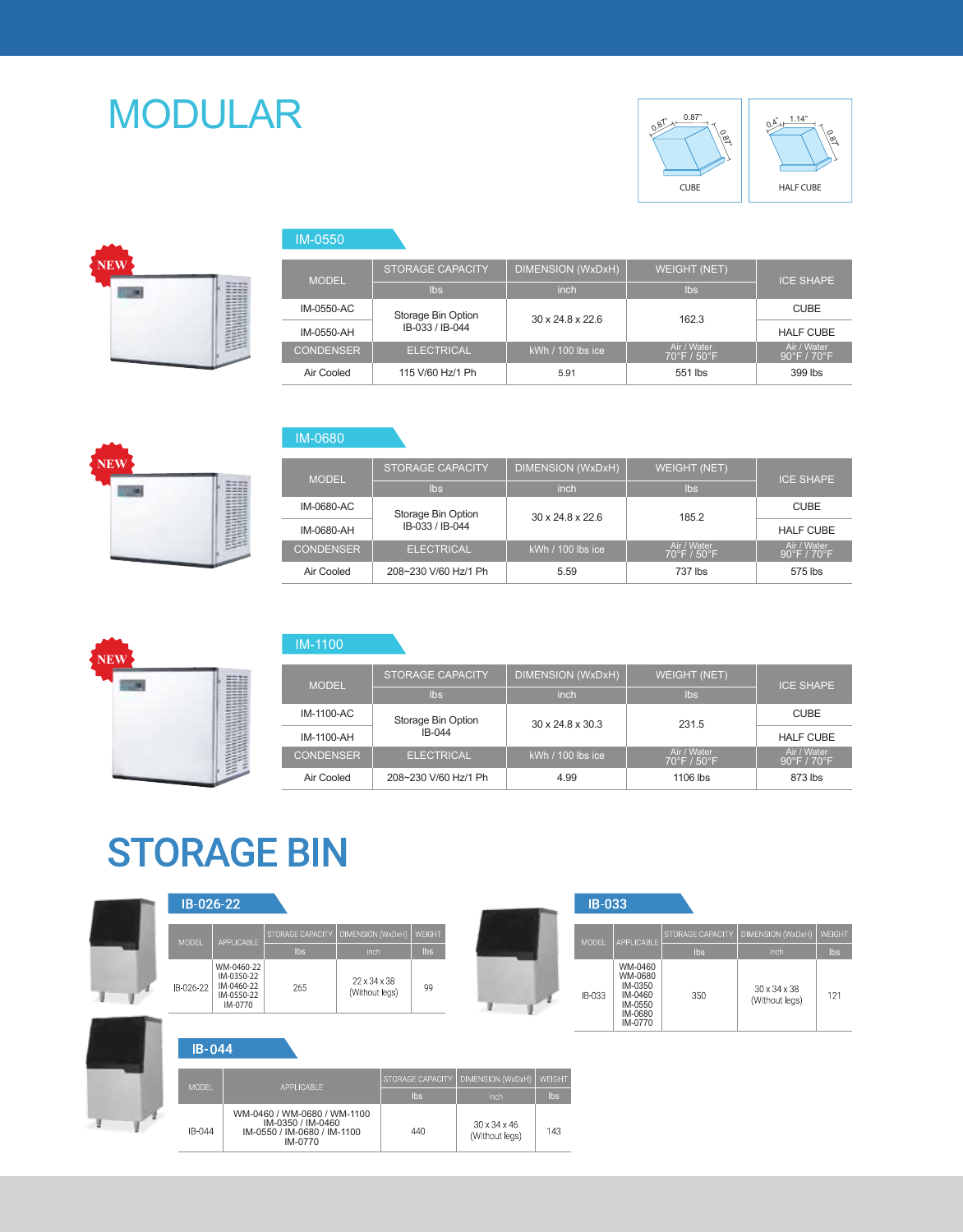### FLAKE & NUGGET

**√ 22" SLIM DESIGN** 

ADOPTED SLEEVE BEARING FOR HYGIENE IMPROVEMENT



| <b>MODEL</b>     | STORAGE CAPACITY                                | DIMENSION (WxDxH)        | <b>WEIGHT (NET)</b>                             |  |
|------------------|-------------------------------------------------|--------------------------|-------------------------------------------------|--|
|                  |                                                 | inch                     | lbs                                             |  |
| IM-0770-AF / AN  | Storage Bin Option<br>IB-026-22, IB-033, IB-044 | $22 \times 25 \times 26$ | 174                                             |  |
| <b>CONDENSER</b> | <b>ELECTRICAL</b>                               | <b>ICE SHAPE</b>         |                                                 |  |
| Air Cooled       | 115V/60Hz/1Ph                                   | <b>FLAKE</b>             | <b>NUGGET</b>                                   |  |
|                  | Air / Water<br>$70^{\circ}$ F / $50^{\circ}$ F  |                          | Air / Water<br>$90^{\circ}$ F / 70 $^{\circ}$ F |  |
|                  | $736$ lbs $-$ FLAKE<br>708 lbs - NUGGET         |                          | $639$ lbs $-$ FLAKE<br>635 lbs - NUGGET         |  |

### SNOW FLAKE

- $\checkmark$  ADOPTED THE FREEZE CYCLE APPLIED ON SOFT ICE CREAM FREEZER
- $\checkmark$  BEST DESIGN FOR HYGIENE IMPROVEMENT & EASY MAINTENANCE
- $\checkmark$  WORLD STANDARD OF SNOW FLAKE ICE MACHINE





and ST

#### IS-0700-AS

| <b>MODEL</b>      |                      | <b>PRODUCTION CAPACITY (MILK) PRODUCTION CAPACITY (WATER)</b> | STORAGE CAPACITY | DIMENSION (WxDxH)               |                                  |  |
|-------------------|----------------------|---------------------------------------------------------------|------------------|---------------------------------|----------------------------------|--|
|                   | <b>lbs</b>           | $\mathsf{lbs}$                                                | da               | inch                            |                                  |  |
| <b>IS-0700-AS</b> | 1091                 | 705                                                           |                  | $21 \times 30 \times 56$        |                                  |  |
| <b>CONDENSER</b>  | <b>ELECTRICAL</b>    | POWER CONSUMPTION                                             | <b>WEIGHT</b>    | Air / Water                     | Air / Water                      |  |
|                   |                      |                                                               | lbs              | $70^{\circ}$ F / $50^{\circ}$ F | $90^{\circ}$ F / 70 $^{\circ}$ F |  |
| Air Cooled        | 208~230 V/60 Hz/1 Ph | 1980 W (Max)                                                  | 309              | 705 lbs                         | 633 lbs                          |  |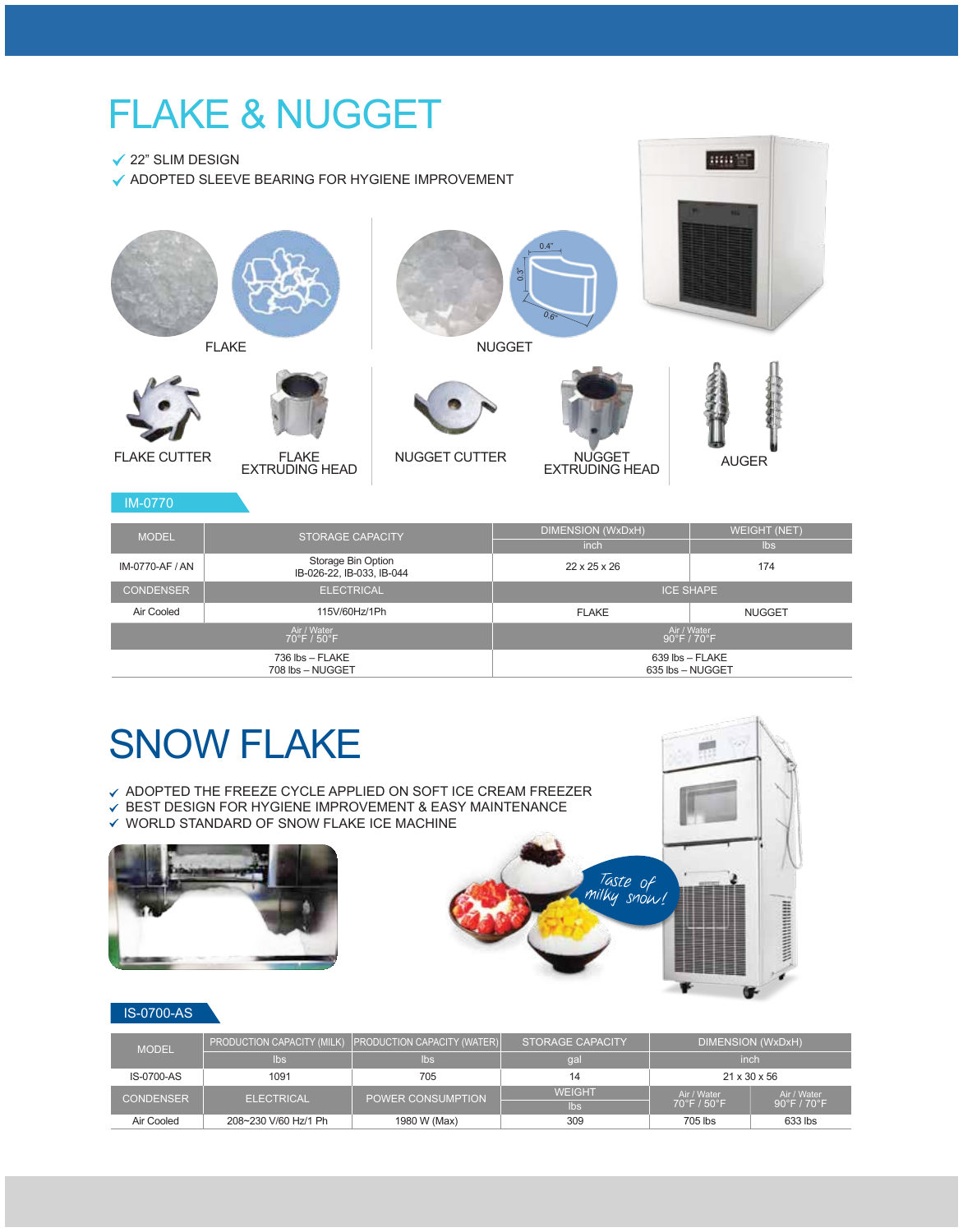

#### ID-0300-AN

| <b>MODEL</b>     | <b>STORAGE CAPACITY</b> |                                    | <b>DIMENSION (WxDxH)</b>                                                  | <b>WEIGHT</b> |    |     |                                      |
|------------------|-------------------------|------------------------------------|---------------------------------------------------------------------------|---------------|----|-----|--------------------------------------|
|                  | kg                      | Ibs                                | mm                                                                        | inch          | kg | lbs | <b>ICE SHAPE</b>                     |
| ID-0300-AN       | 5                       | 11                                 | 421 x 635 x 710<br>$16.5 \times 25 \times 28$<br>(w/o legs)<br>(w/o legs) |               | 65 | 143 | <b>NUGGET</b>                        |
| <b>CONDENSER</b> | <b>ELECTRICAL</b>       | <b>POWER</b><br><b>CONSUMPTION</b> | Air / Water<br>21°C(70°F)/10°C(50°F)                                      |               |    |     | Air / Water<br>32°C(90°F)/21°C(70°F) |
| Air Cooled       | 115V/60Hz/1Ph           | 670W                               | 282 lbs                                                                   |               |    |     | 216 lbs                              |

※ Design and Specification are subject to change without notice.